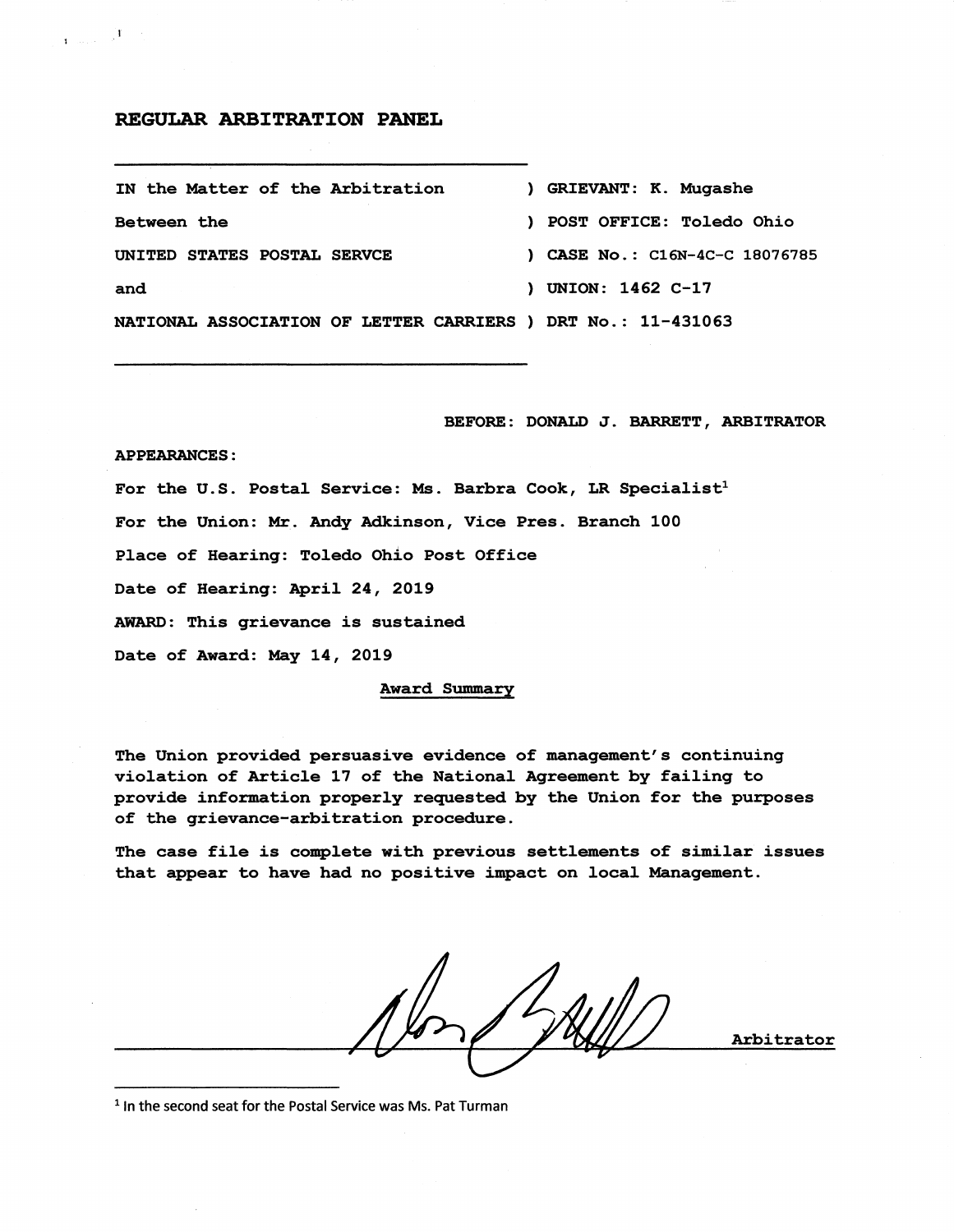### STATEMENT OF PROCEEDINGS:

The matter contained within this document was brought to an arbitration hearing at the Postal Facility located at 435 South St. Clair Street, Toledo, Ohio pursuant to the provisions of the 2016-2019 National Agreement (Agreement or Contract) between the National Association of Letter Carriers (Union), and the U.S. Postal Service (Service or Management).

The Union filed its initial grievance in this matter on December 20, 2017, and the parties met throughout their grievance process but were unable to resolve their differences and the Union then timely appealed this grievance to arbitration.

As a current member oftheir Regular Regional Panel I was selected to hear this grievance at arbitration, and did afford the parties a full, fair, and objective opportunity to be heard, to present argument, evidence, and witnesses on behalf of their position(s). The parties did exercise those opportunities with enthusiasm and vigor.

The parties submitted their intention to present witnesses on their behalf, and requested that each witness be duly sworn an oath prior to being examined. This request was so honored.

Counsel for each party was fully prepared to proceed with the case in chief at hearing, was articulate, professional, and enthusiastic throughout.

\.

The Union called the following witnesses:

Ms. Keena Mugashe, Letter Carrier, Steward (Grievant) Mr. Michael Hayden, President, Branch 100, NALC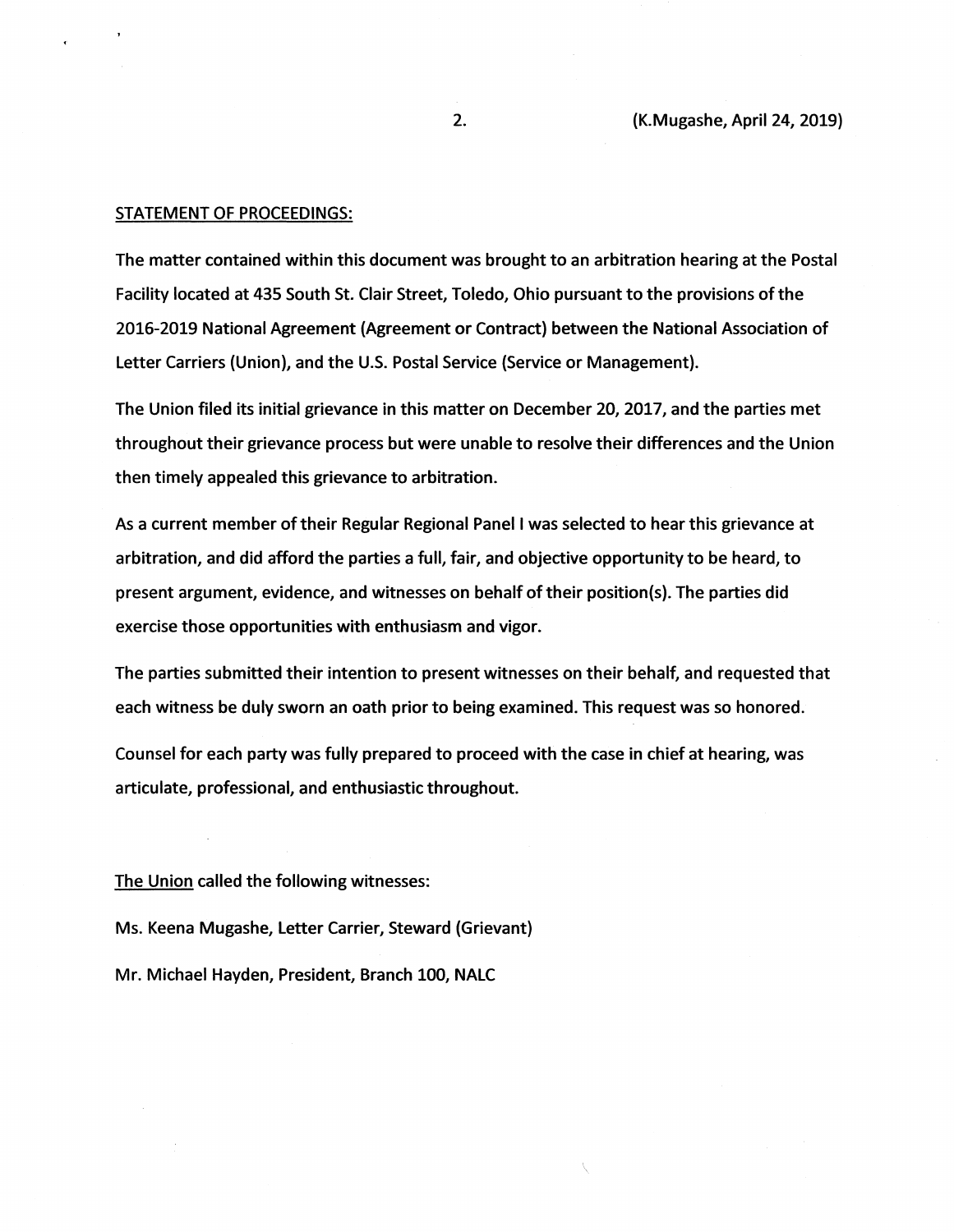The Postal Service called the following witness:

Mr. Spencer Utley, Manager, Kenwood Post Office

The Union provided a written and oral OPENING STATEMENT, and an oral CLOSING STATEMENT into the record.

The Postal Service provided a written and oral OPENING STATEMENT, and an oral CLOSING STATEMENT into the record.

## JOINT EXHIBITS:

Joint 1, The National Agreement, including the Joint Contract Administration Manual (J-CAM)

Joint *2,* Moving Papers, Pages 1-299

## STIPULATED FACTS NOT IN DISPUTE BY THE PARTIES:

None were offered at hearing.

#### ISSUE TO BE DECIDED:

"Did management violate the National Agreement including, but not limited *to,* Articles *5, 15,*  and 19, when it failed to comply with (multiple)<sup>1</sup> Formal A Resolutions 294-C-17/295-C-17? If *so,* what is the proper remedy?"

<sup>1</sup> The Union argued that the issue should be inclusive of, "multiple restitutions unresolved." I am satisfied that the Step B Team issue stated above with the inclusion of the "multiple" is sufficient to fully comprehend the appropriate issue before me.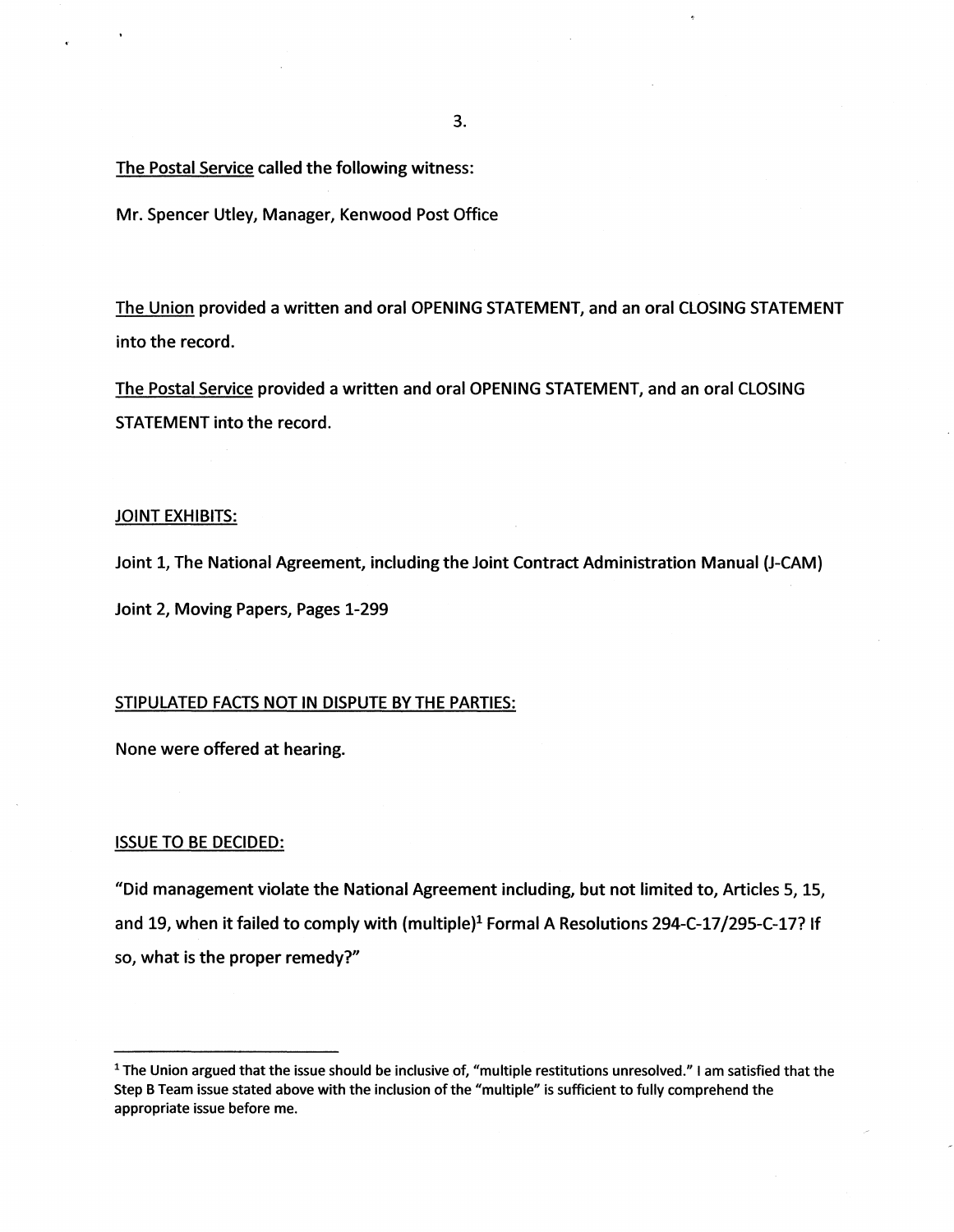## BACKGROUND:

The Union filed a grievance dated December 20, 2017 alleging Management failed to comply with previous formal, and informal settlements.

That the Union grieved Management's continuous failure to provide information requested for the processing of grievances, forcing the Union to submit said grievances for processing absent the requested information needed to defend their position.

The Union maintains that these continued failures to provide information hamper their ability to properly represent their member's grievances, and harm the relationship between the Union and its members.

The Service has denied these allegations in the instant case, and offers that they provided all information to the Union except one request which Management stated did not exist.

The parties were unable to resolve their differences in this matter with the Union appealing this grievance to arbitration.

### RELEVANT CONTRACTUAL PROVISIONS:

Article 15, Grievance-Arbitration Procedure

# Section 1. Definition

"A grievance is defined as a dispute, difference, disagreement or complaint between the parties related to wages, hours, and conditions of employment. A grievance shall include, but is not limited to, the complaint of an employee or ofthe Union which involves the interpretation, application of, or compliance with the provisions of this Agreement or any local Memorandum of Understanding not in conflict with this Agreement."

Article 17, Representation

Section 3. Rights of Stewards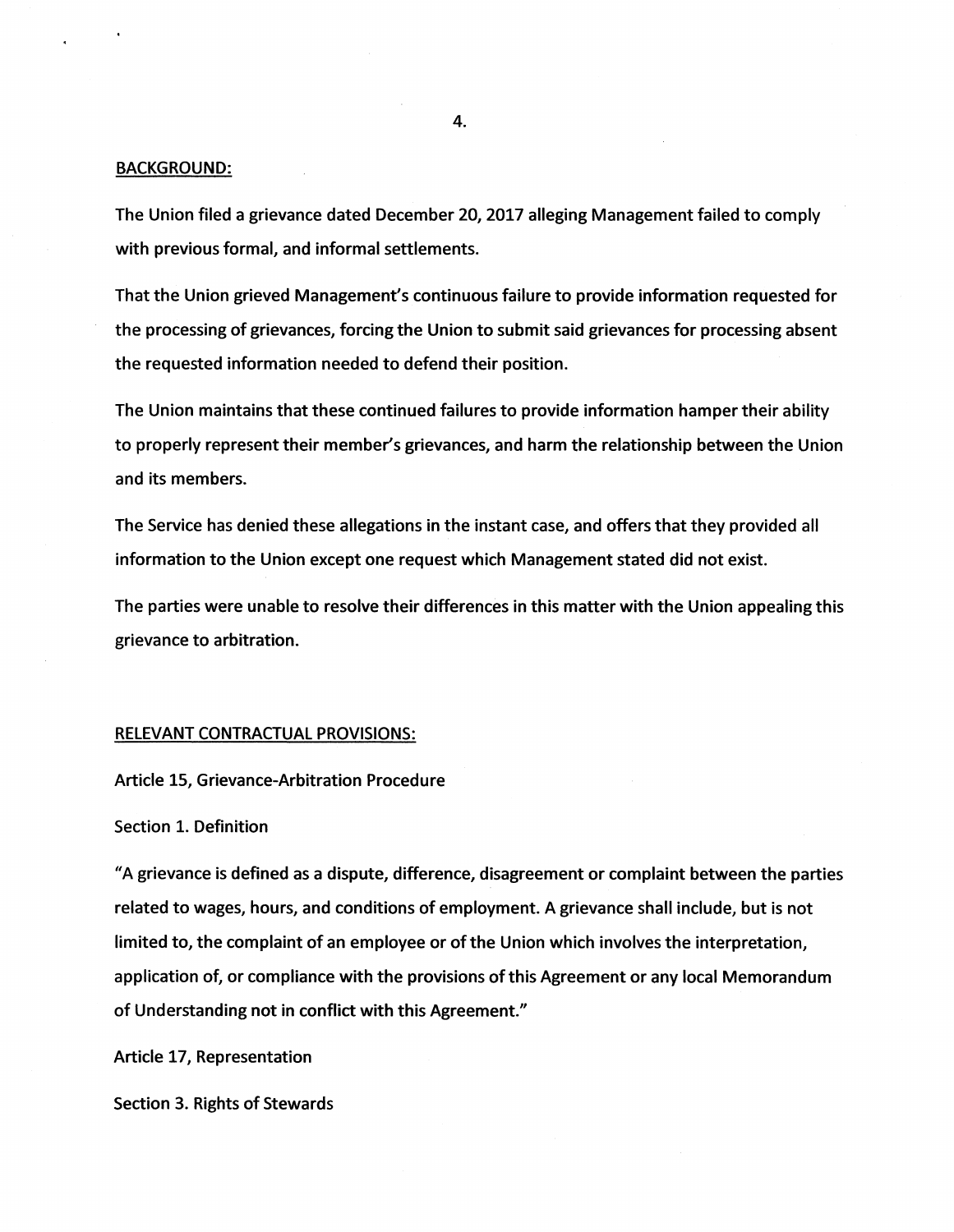"The steward, chief steward or other Union representative properly certified in accordance with Section 2 above may request and shall obtain access through the appropriate supervisor to review documents, files and other records necessary for processing a grievance or determining if a grievance exists and shall have the right to interview the aggrieved employee(s), supervisors and witnesses during working hours. Such requests shall not be unreasonably denied."

## POSITION OF THE PARTIES IN THIS MATIER:

# The National Association of Letter Carriers

The Union maintains that Management has violated the numerous, previously issued grievance and arbitration settlements, including the agreement reached between the Union branch president and Toledo Postmaster<sup>2</sup> in which Management agreed to cease and desist from failing to provide the Union with requested information.

That this local settlement was binding on both parties, and included future payments oftwo hundred dollars (200.00} for infractions.

That in spite of the thirty one (31) other settlements  $3$ , and arbitration awards local Management continues to violate the Union's right to receive requested information for the proper processing of grievances on behalf of their members.

That despite these numerous awards with vast sums of compensation being paid to the Union and members, Management shows no signs of complying with the agreements/awards.

The Union maintains that Steward Mugashe submitted no less than four (4} requests for information to Manager Utley for the exact information on December 7, 8, 12, and 18, 2017.

That all such requests made to the manager went unfilled throughout the process.<sup>4</sup>

 $2$  See J-2, Page 30 dated April 11, 2017

<sup>3</sup> See J-2, Pages 36-274

<sup>4</sup> See J-2, Pages 32-35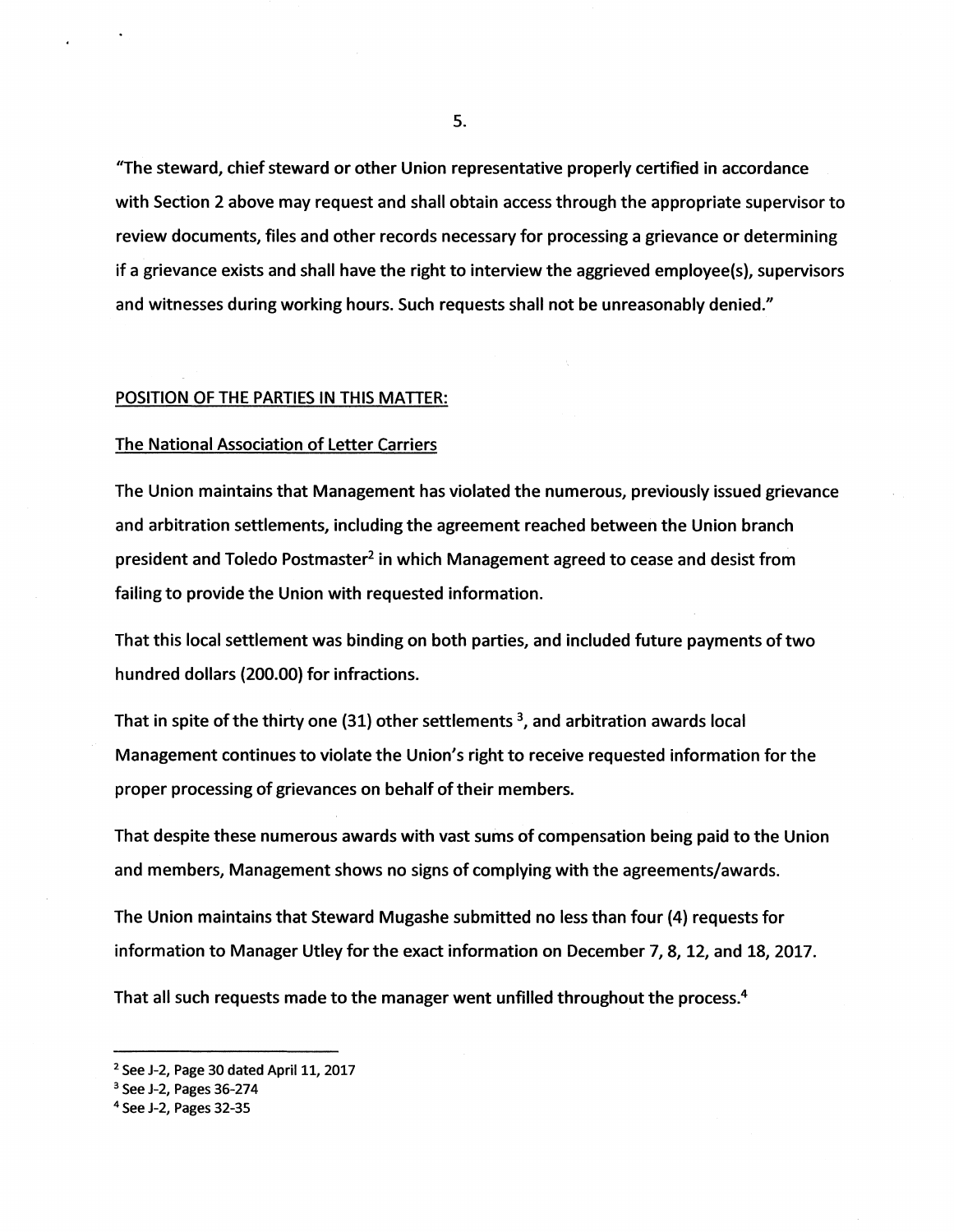That the steward was not provided any reason for such failure to provide the requested information despite the many requests made, with the manager signing each request as received by him, offering further proof he was aware of the requests.

The Union argues that the steward was forced to send the various grievances associated with these Requests for Information {RFI) forward without the needed information or risk being untimely to the grievance procedure.

That the Union, and its members suffer much harm by Management's continued failures to abide by the settlements/awards, and National Agreement.

The Union argues further that previous orders, agreements and monetary payments have done little to impress upon Management their obligations to the Agreement, and now requests this grievance be sustained, issue an order to cease and desist failing to comply with grievance settlements, decisions, and awards.

That the arbitrator issue a remedy of significant nature to insure future compliance, to award the sum oftwo hundred dollars {200.00) to five employees named within, compensate the Union Two Thousand dollars {2,000.00} to insure timely compliance with grievance settlements, and One Thousand dollars {1,000.00) to reimburse the Union officers wages for time and resources spent processing and preparing this grievance for arbitration.

## The U.S. Postal Service

The Service maintains that the Union lacks proof regarding their claim that the manager failed to provide the information requested.

That each request for information submitted contained different requests, yet the Union claims the first request through the fourth request were the same.

That the fourth request made demonstrated the failure to provide the information requested in the first request is simply wrong and must be discarded as such.

6.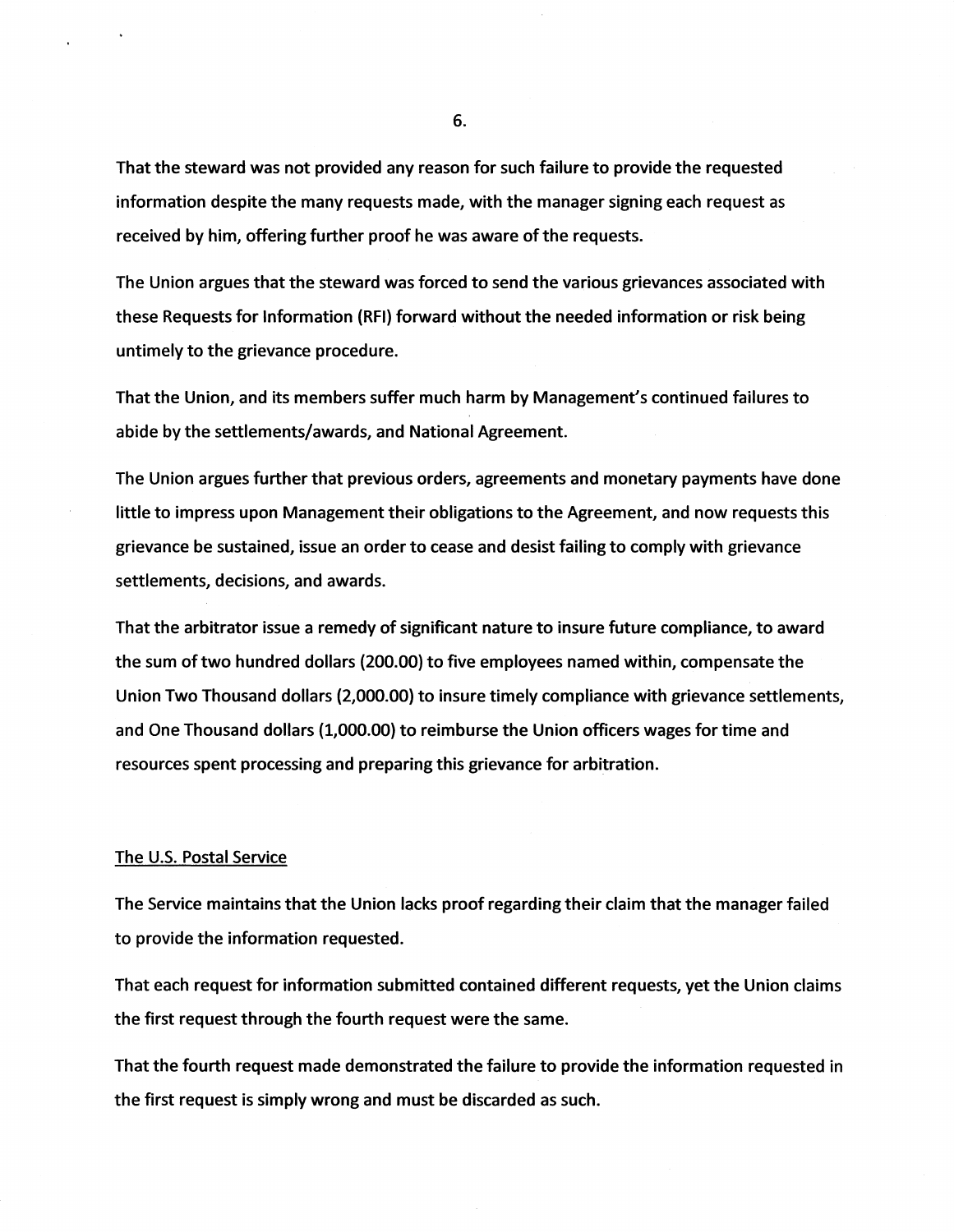That the manager provided credible testimony of his compliance with all information requested, with the exception of the postmaster's clock rings (the postmaster does not submit to "clock rings"), and informed the steward of this fact.

That the manager gave the time requested by the steward in each instance, and the ever decreasing amounts of time she requested demonstrate evidence of her having received the information she sought, instead of seeking greater amounts of time if she had not received the information.

That the Toledo Management continues to evolve toward a better working relationship with the Union, yet the Union continues to seek ever increasing payouts to the "house" instead of attempting to work together with Management.

The Service requests that the arbitrator deny this grievance in its entirety.

## FINDINGS & OPINION OF THIS ARBITRATOR:

The matter brought before me by the parties is not a stranger to *me,* or other arbitrators in the recent past. While it has insured gainful employment for the arbitrator, it more importantly demonstrates what can only be reasonably viewed as a continuing deterioration of the parties working relationship.

There can be little dispute that when a voluminous history of agreements, settlements, and arbitral awards fail to stem the flow of repeated violations resulting in ever increasing penalties, including vast sums of money paid out by the Postal Service,<sup>5</sup> the Union can only feel continued frustration and despair  $-$  and in the ranks of labor relations too.

The record before me in this matter is replete with such instances of the Union filing grievances over Management's failure to provide information, either timely, or not at all.

<sup>&</sup>lt;sup>5</sup> See J-2, entire case file for evidence of such.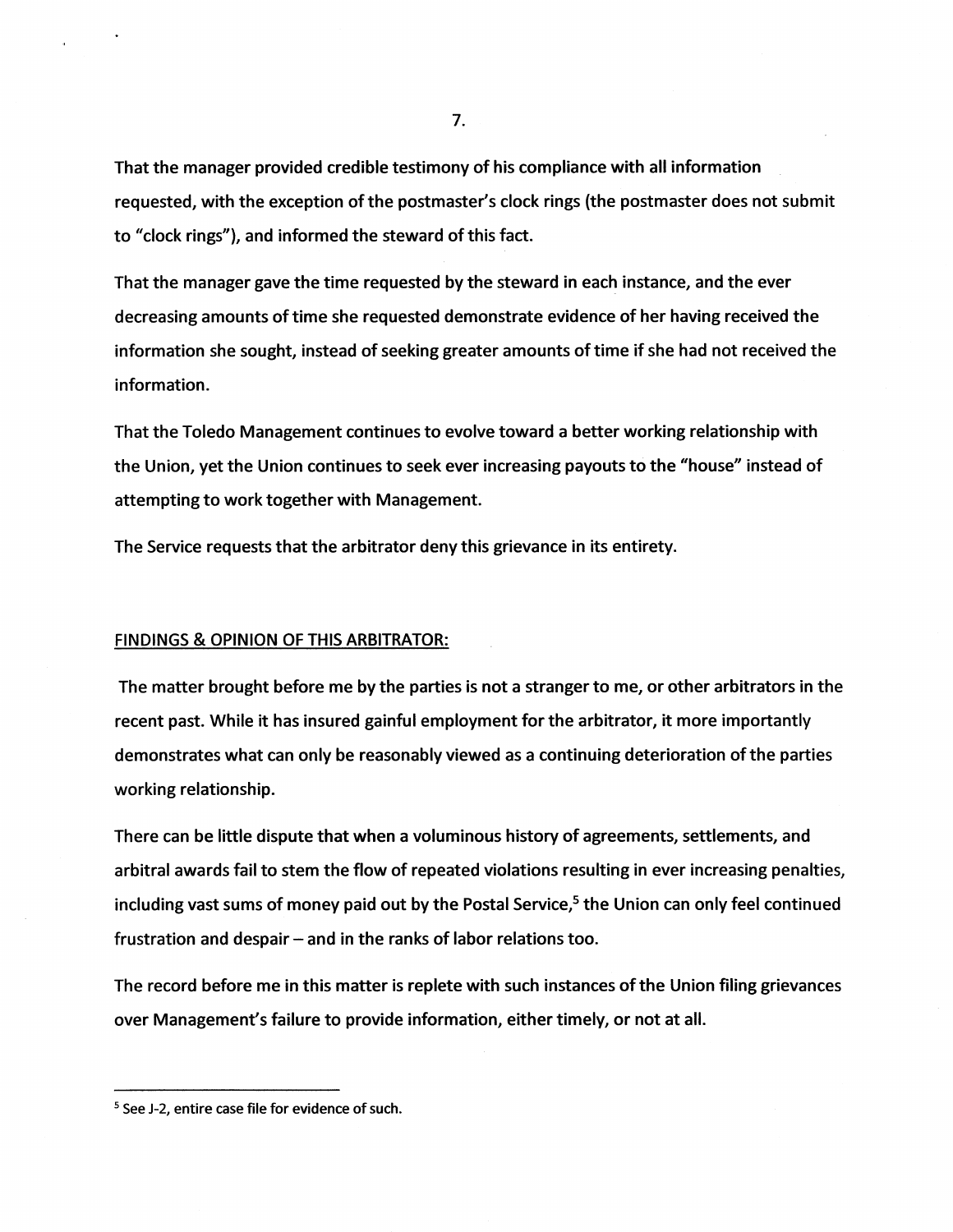The seriousness of this issue need not be explored any further than a review of the settlement between the Postmaster Sinkfield-Leach, and Branch President Hayden.6

This is a unique document that recognized Management's past failures to provide information sought by the Union.

It states in relevant part, "In order to give management a chance to make their employee's aware of their obligations regarding these issues and to avoid further violations...

Management agrees to Cease and Desist not providing information. If the requested information is not immediately available (sic) management will inform the steward the reason for the delay. To solidify (sic) the Postal Service's commitment, any future proven violations will result in a remedy of \$200.00 for the infraction."

This is heady language agreed to by the parties in 2017 that recognized the potential for future violations as well as those alive at the time of this signing.

While the Service may attempt to distance themselves from this document today (I understand why) it remains a binding agreement between the parties until such time as they mutually agree to change it, or cause its expiration.

That said, the matter before me comes down to simple facts. The Union made no less than four formal requests for information which they claim was never received, while the Service, through their witness Mr. Utley claims that he did provide all requested information with one exception, the postmaster's clock rings.

Mr. Utley appeared before me as a very credible witness. He seemed confident that he provided the information that he could, and informed the steward of the unavailability of the postmaster's clock rings, while the steward was adamant that he did not.

The only problem with sincerity even in the semi-informal setting of an arbitration it is not fact.

<sup>6</sup> See J-2, Page 30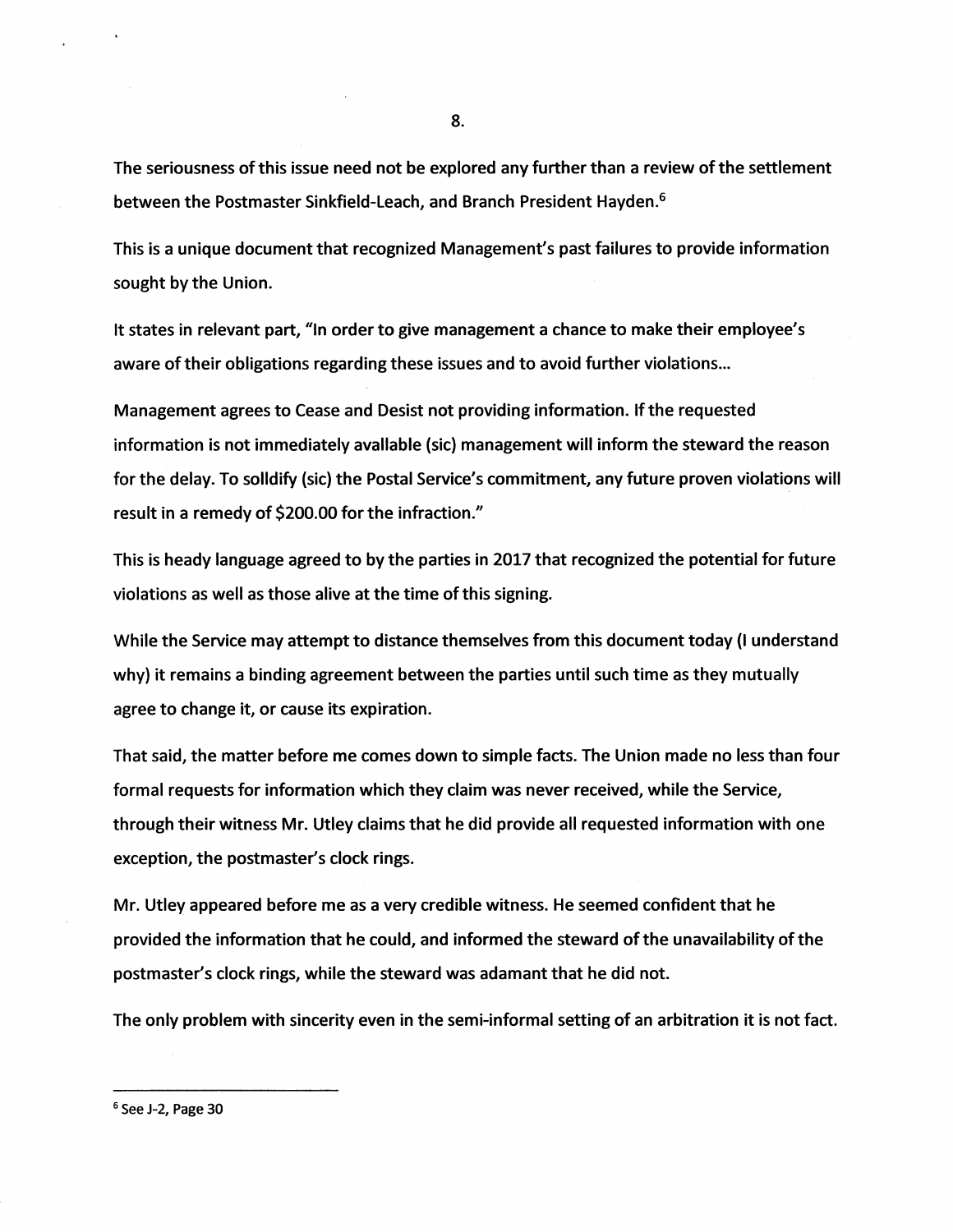To establish a fact there must be an element of proof associated with it beyond a witness's sincere retelling of events.

In each of the information requests<sup>7</sup> submitted there is proof of submission by the steward, and receipt by the manager but no evidence that the information was provided.

The amount of time allowed the steward for her purposes, and dates the times will be afforded is stated on each form, yet there is no evidence, even where it could be stated on the form, "If time or information is not provided today indicate Time/Date it will be available" that the information was provided.

It matters not one iota whether the Arbitrator may believe the witness, without such proof of compliance there can be no finding to support such assertions, and I am left with the steward's claim that she did not receive her requested information.<sup>8</sup>

The statement offered in the case file by Manager Utley states only that he provided the information to ..."Keena Mugashe on the RFI's she submitted on December 7<sup>th</sup>, December 8<sup>th</sup> and December  $12^{th}$ ." He does not state when he gave her the information.<sup>9</sup>

Again, without evidence that he provided such information such as a notation on the Union Information Request forms, or something similar that he provided, and requested the steward sign as receipt for the provided information I am left with only the fact(s) that the information requests were made.

While the Service argues throughout the case file that the Union's information requests were for different things at different times, I am persuaded that each request was for the same information after reviewing each one.

<sup>7</sup> See J-2, Pages 32-35

<sup>&</sup>lt;sup>8</sup> I do question the steward's repeated request for "clock rings "of the postmaster. It seems very likely that a postmaster of the size city of Toledo surely would not be submitting to "clock rings", and an experienced Union steward would know this.

<sup>9</sup> See J-2, Page 292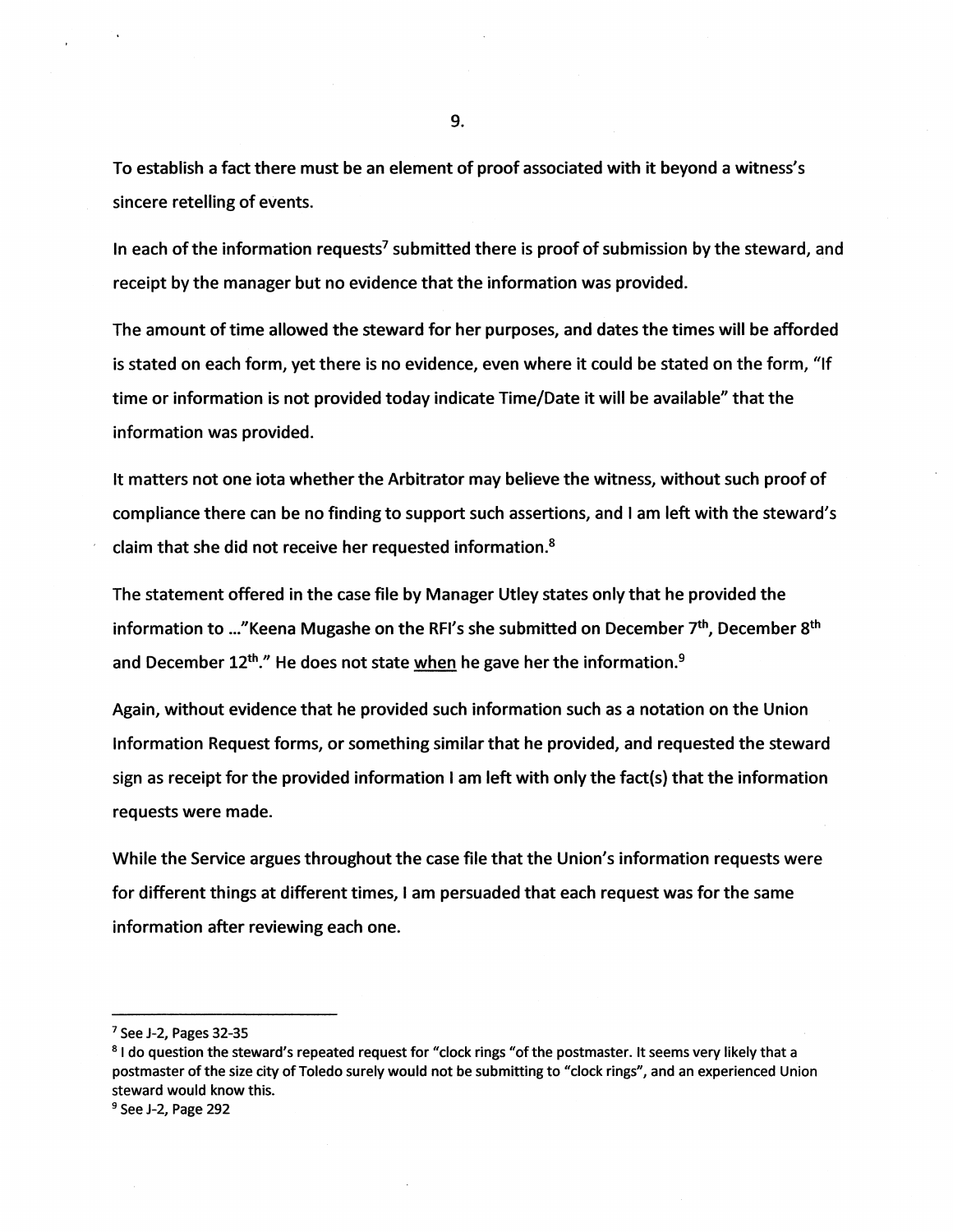The Union's right to information is a sacrament granted to the Union by statute, law, and bargaining history.

The Civil Service Reform Act of 1978 imposes a very specific statutory obligation on an Agency's management to, "...furnish to the exclusive representative involved, or its authorized representative, upon request and, to the extent not prohibited by law, data (A} which is normally maintained by the agency in the regular course of business; (B) which is reasonably available and necessary for full and proper discussion, understanding, and negotiation of · subjects within the scope of collective bargaining." 10

The wrongful denial of information to the exclusive representative violates 5 U.S.C. 7116(a} (1}, <sup>11</sup>interference with employee rights, (5} refusal to bargain in good faith, and (8} a failure to comply with the provisions of the CSRA." This is the law. It is also a right guaranteed to the Union that historically is not lightly trampled upon without the Union's immediate, and impressionable response.

The National Agreement between the parties further establishes the right ofthe Union to obtain information, " ... necessary for processing a grievance or determining if a grievance exists..."<sup>11</sup>

Local Agreements<sup>12</sup>, Step B decisions<sup>13</sup>, and countless other settlements contained in the case file before me clearly establish a pattern of total indifference toward the right of the Union to obtain information that they alone believe is needed to investigate a potential grievance, or file a grievance.

The sheer volume ofthese past "settlements", and "cease and desist'' orders is mind boggling. Clearly the former postmaster recognized the gravity of this ongoing issue by the seriousness of her mutual agreement with the invocation of a monetary payment for future vioilations.

<sup>10</sup> See 5 U.S.C. 7114, 1978

<sup>&</sup>lt;sup>11</sup> See Agreement, Page 82, Article 17.3

<sup>12</sup> J-2, Page 30

<sup>&</sup>lt;sup>13</sup> See J-2, Pages 36 & 39 among many others.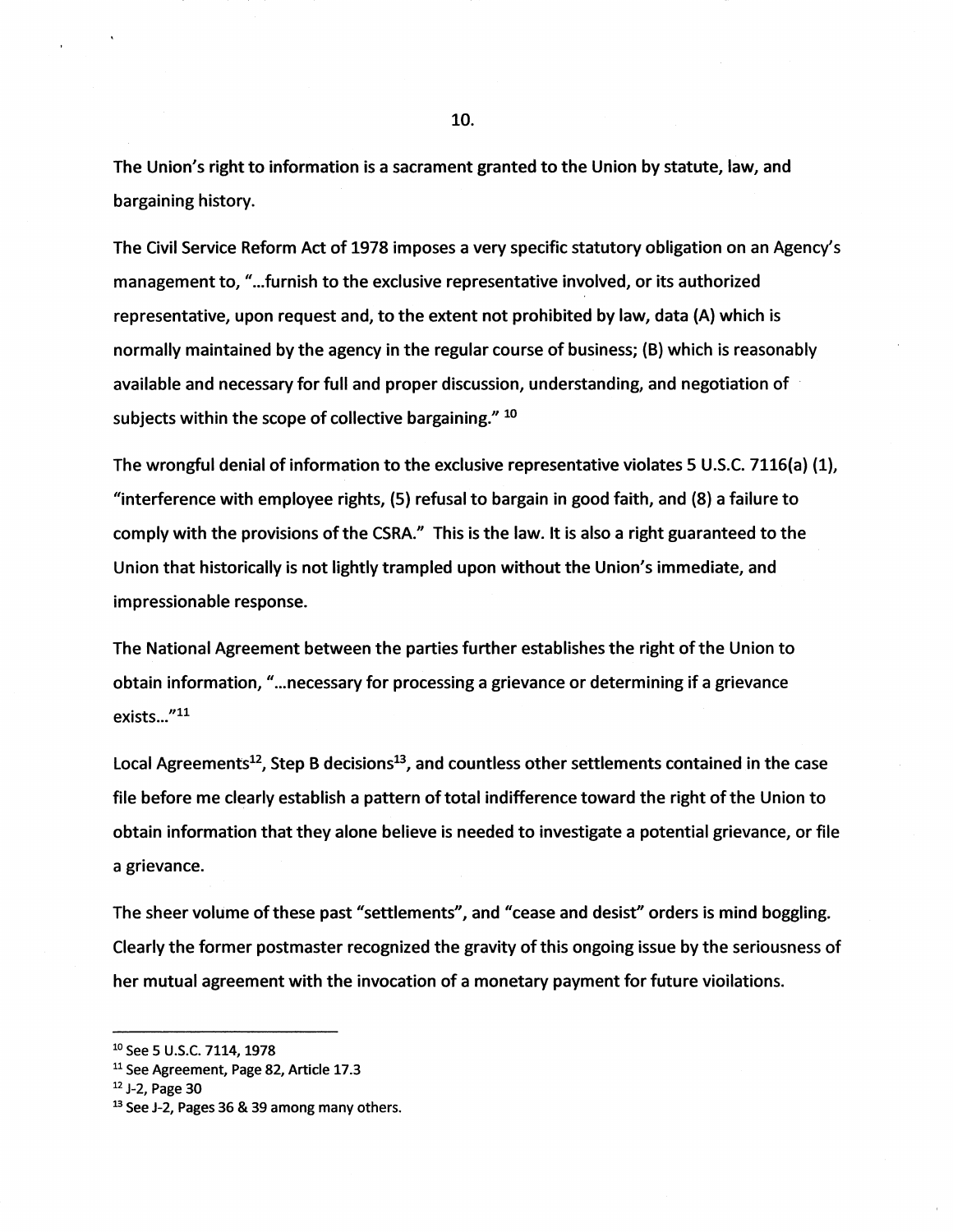In spite of all the above cited efforts, despite the obligations to the law as it is clearly written, Management appears to continue to violate Article 17 of the Agreement by the facts established in this grievance.

The overwhelming body of arbitral, and legal precedent supporting the Union's right to obtain the information they seek for the administration of their duties is likely greater than any other single issue.

As one arbitrator pointed out, "the object and purpose of arbitration is to arrive at a fair and just decision, and to this end parties should be assisted in obtaining competent and material evidence where such may reasonably be had."14

In the instant matter before *me,* where the Union has provided persuasive evidence of a violation(s) the duty now is to assess a fair, reasonable, and just remedy.

The most relevant question associated with that assessment has to be what is just for the Union, and what will serve upon Management the need to finally, and unequivocally abide by the Agreement, and the law?

I am not convinced of the harm done to the employees whose clock rings, or employee all reports were not provided. While the Union rightfully argues that there is harm to their organization, and its members there must be direct, clear and convincing evidence of such harm to the individual due to Management's failure to provide such attendance reports.

I am unaware if a separate grievance was filed for any loss associated with the individual employee's clock rings, and if so that is not properly before me.

I am also averse to recompensing a Union steward for time spent performing her duties "on the clock", and do not accept the argument that if not for this grievance she would be working on something else for the members. The steward is the **only** Union official paid by the Postal Service to perform...

<sup>14</sup> See Chesapeake & Potomac Telephone Co. of West Va., 21 LA 367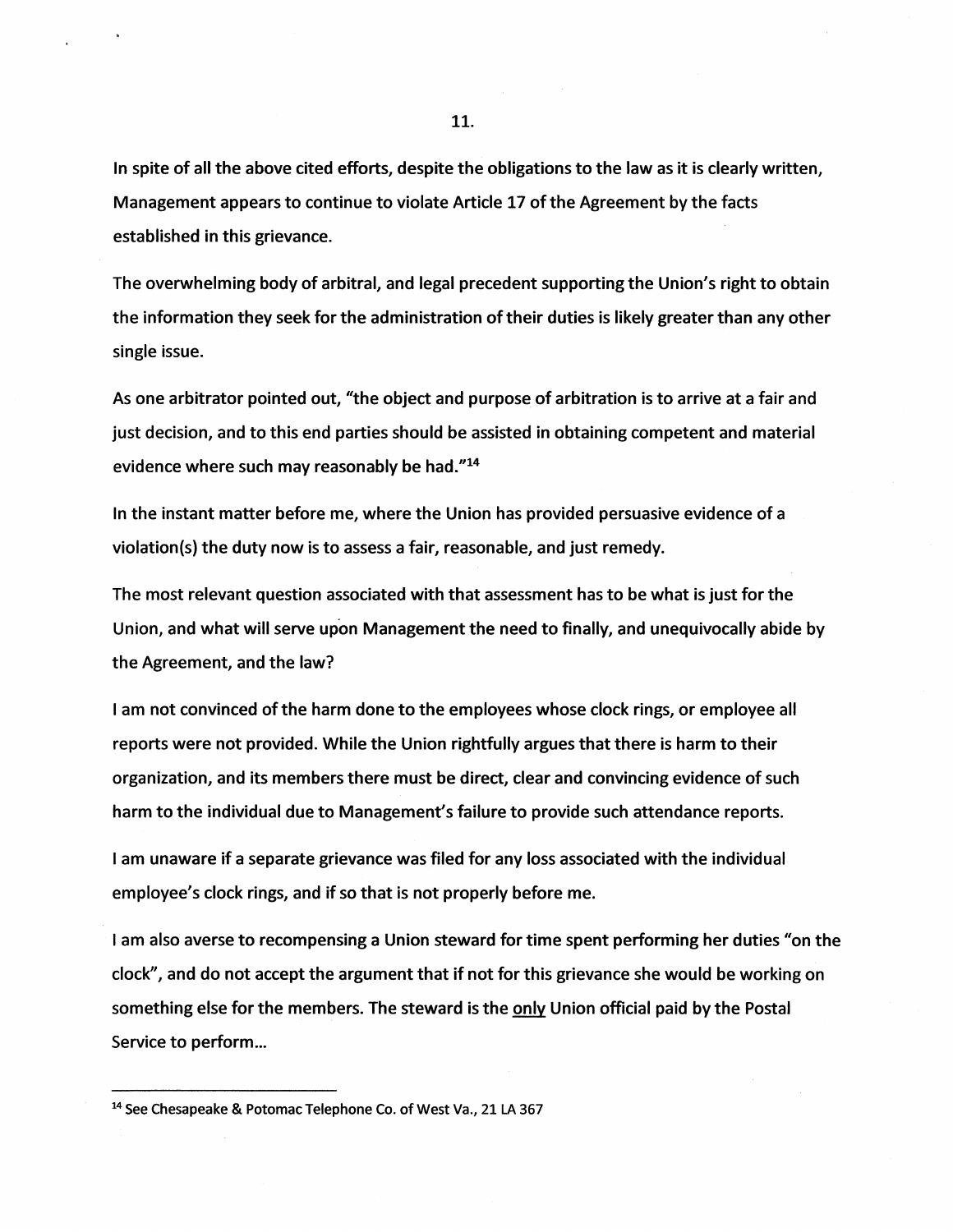.... Union duties, and to pay an additional sum for that work already paid for would be, in my opinion, improper and without precedent.

On the other hand, the Union itself has been forced to grieve the same violation repeatedly with no apparent intention by Management to comply.<sup>15</sup>

The needless expense associated with such time and effort to grieve, and arbitrate such matters, even after Management agrees it should not be repeated give good cause for a remedy that may serve to impress upon the violating party the seriousness of such infractions.

Simply put, no matter how trivial the Service may view a Union information request, or question the reasons for such, it is their right alone to make such a determination as to what information is needed to determine if a grievance exists, to investigate a grievance, or to file a grievance. As stated above, it is the law!

When past settlements result in ever increasing penalties, in an effort to stop such violations, and these do not impress local Management enough to refrain from such violations, the Union rightfully seeks redress from an arbitrator.

Therefore, based on the evidence before me, I find Management violated Article 17 of the National Agreement, as well as past cease and desist orders related to failing to similar/same issues as that before me, and do order the following.

#### AWARD:

This grievance is sustained in favor of the Union, Branch 100.

1. Local Toledo Management is hereby ordered to immediately cease and desist from any future violation of a same/similar nature or face penalties beyond those imposed in this award.

<sup>&</sup>lt;sup>15</sup> The very competent Service advocate argues that the new postmaster is slowly changing the culture in Toledo for the better but it takes time (weeds}. I have no doubt as to her sincerity yet as stated above, I must rely only on facts and evidence before me. The former postmaster also appeared to demonstrate the "best of intentions."